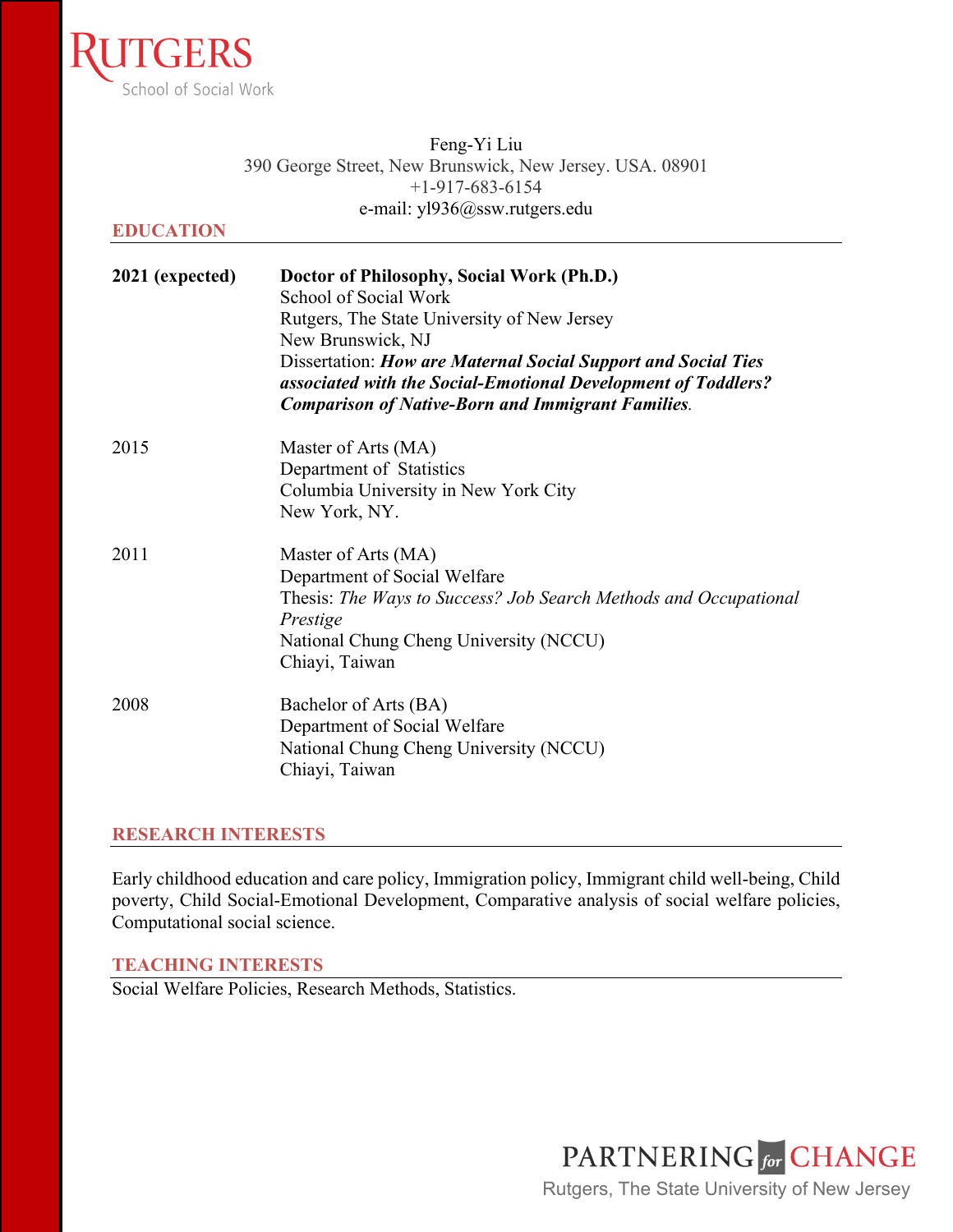# chool of Social Work

## **Awards**

| 2021 | Rutgers Doctoral Student Academic Advancement Support Program. (Funding<br>Award \$17,500). |
|------|---------------------------------------------------------------------------------------------|
| 2019 | Rutgers Research Traveling Awards, support for academic conference                          |
|      | presentation at Society for Social Work and Research (SSWR) in 2019.                        |
| 2017 | Rutgers GA Professional Development Awards, support Project "Double Left"                   |
|      | Behind Children in NYC: The childcare arrangement among disadvantaged                       |
|      | Chinese immigrant families"                                                                 |
| 2016 | Rutgers Special Study Award. For Interuniversity Consortium for Political and               |
|      | Social Research (ICPSR) Summer Program University of Michigan, Ann Arbor.                   |
|      |                                                                                             |

# **PUBLICATIONS**

## **Peer-Review Journal Publications**

- Duron, J. F., Williams-Butler, A., **Liu, F. Y.**, Nesi, D., Faye, K. P., & Kim, B. K. E. (2021) The influence of Adverse Childhood Experiences (ACEs) on the functional impairment of justice-involved adolescents: A Comparison of baseline to follow-up reports of adversity. *Youth Violence & Juvenile Justice*.
- Yeh, M.J. & **Liu, F.Y.** (2020). Marriage, Family, and the Ethics of Procreation. *Journal of Population Studies*.
- Hong, M. & **Liu, F.Y.** (2018). The effect of public policies on the Middle Class in Taiwan, South Korea, and Japan. *Journal of Social Policy & Social Work*.
- Kim, J, & **Liu, F.Y.** (2021). Mothers' Nonstandard Work Schedules and the Use of Multiple and Center-Based Childcare. *Children and Youth Services Review*, 106156.

# **Manuscripts Under Review**

- Kim, B.K. E., Fay, K., Thompson, N., **Liu, F.Y.**, & Williams-Butler, A. (Under review). Consequences of being transferred to adult court as juveniles: Racial disparities in justice involvement through adulthood. Submitted to *Criminal Justice and Behavior*.
- Yeh, M.J. & **Liu, F.Y.** (Under review). Towards universal childcare coverage: A missing piece of social solidarity in East Asian Welfare Systems.

# **PRESENTATIONS**

- Kim, J., & **Liu, F.Y.** *Effects of Mothers' Nonstandard Work Schedules on the Use of Multiple Child Caregivers and Center Care.* Paper presented at Society for Social Work and Research 23rd Annual Conference, San Francisco CA., 2019.
- **Liu, F.Y.** *Double Left behind Children: Immigrant, Poverty, and Child Care Arrangements in Low Income Chinese American Community in New York City.* Paper presented at Eastern Sociological Society, Baltimore ML., 2018.
- Chuang, C., & **Liu, F.Y.** *Comparative Advantage vs. Opportunity Cost: Considerations in Affecting the Decision Making of Work-family tradeoffs.* Paper presented at American



Rutgers, The State University of New Jersey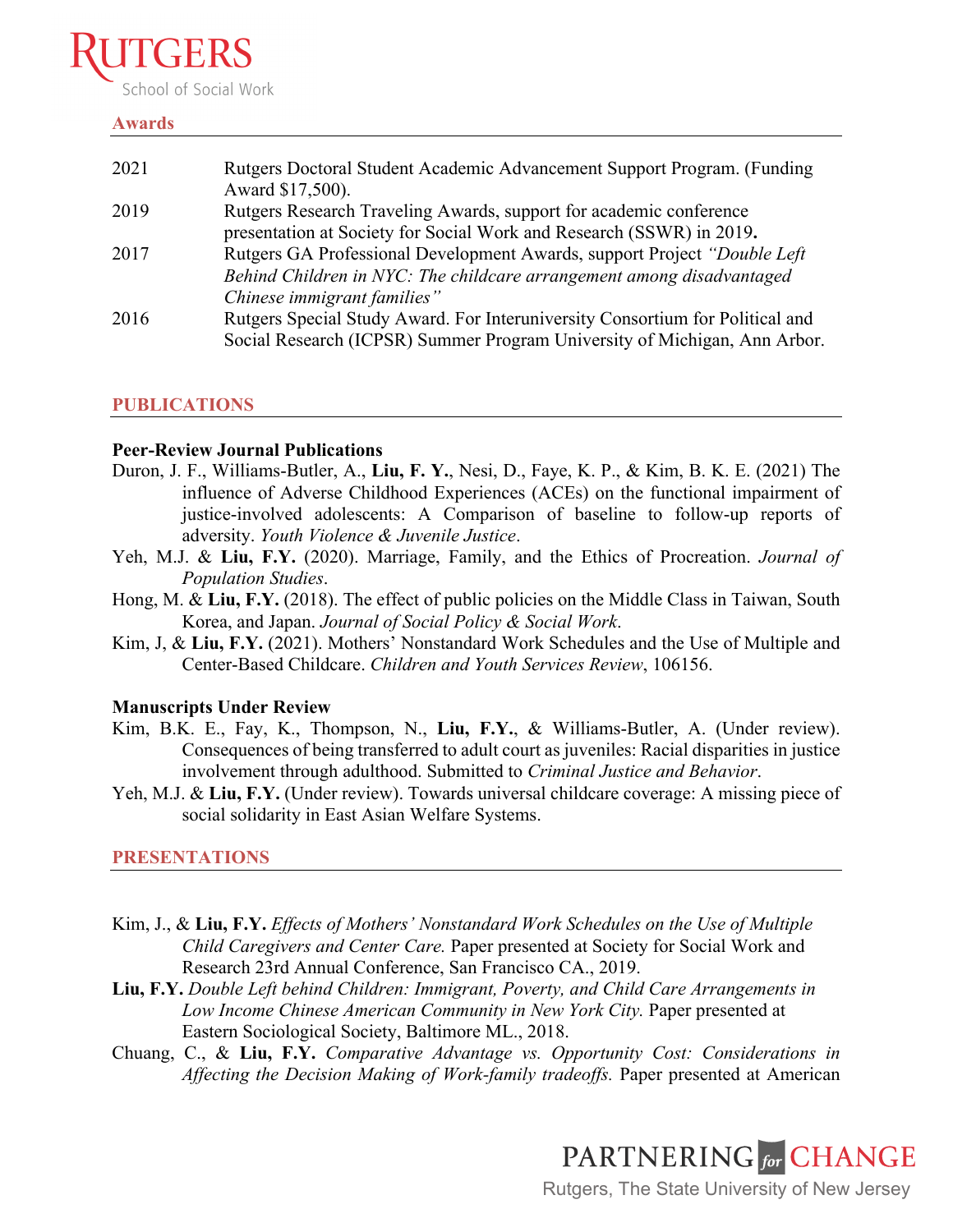

Sociological Association 2014 Annual Meeting, Theme: The Impact of Economic Inequality on family and individualism, San Francisco CA., 2014.

- **Liu, F.Y.,** & Wang, S.Y. (2013) "How and Why We Choose This Childcare Arrangement? Factors Contributing to Parent's Selection for Childcare" Association for Public Policy Analysis &Management 2013 Fall Research Conference, Them: Power of the Past- Force for the Future, Washington DC., Nov 7-9 2013.
- Chuang, C., & **Liu, F.Y.** (2013) "Missing the Boat: Re-examining the Relationship between Schooling and On-the-Job Training Offered by Company": American Sociological Association 2013 Annual Meeting, Theme: Interrogating Inequality: Linking Micro And Macro, New York City, Aug 10-13, 2013.
- Wang, S.Y., & Liu, F.Y. (2012) "How and why we choose this childcare arrangement? Factors contributing to parents' selection for childcare type in Taiwan": ISA Research Committee on Poverty, Social Welfare and Social Policy (RC19), Oslo Norway, August 23 - 25, 2012.
- **Liu, F.Y.,** & Yeh, H. (2011) "The Ways to Success? Job Search Methods and Occupational Prestige": The International Conference on Social Stratification and Social Mobility, ISA Research Committee on Social Stratification (RC28), University of Iowa, Iowa City, August 9-12, 2011.

## **TEACHING**

| 2019 Fall   | Part-Time Lecturer, Graduated Course RESEARCH METHOD II in the School<br>of Social Work at Rutgers University in Newark, NJ. |
|-------------|------------------------------------------------------------------------------------------------------------------------------|
| 2009 Fall   | <b>Executive Assistant and Preparation Committee Member</b>                                                                  |
|             | Dr. Yu Xie's lecture, National Chung Cheng University                                                                        |
| 2010 Spring | Teaching Assistant of Professor Jun-Rong Chen's course Social Inequality                                                     |
|             | Department of Social Welfare, National Chung Cheng University                                                                |
| 2010 Fall   | Teaching Assistant of Professor Hsiu-Jen Yeh's course Social Study Methods                                                   |
|             | Department of Social Welfare, National Chung Cheng University                                                                |
| 2010 Fall   | Organizer of Study Group on Quantitative Study Methods                                                                       |
|             | Department of Social Welfare, National Chung Cheng University                                                                |
|             | Set up website: https://sites.google.com/site/swstudygroup/                                                                  |
|             | Lectured on Stata and EndNote                                                                                                |
| 2011 Spring | Teaching Assistant of Professor Hsiu-Jen Yeh's Social Study Methods                                                          |
|             | Department of Social Welfare, National Chung Cheng University.                                                               |
|             | Lectured on data analysis.                                                                                                   |
| 2011Spring  | Teaching Assistant of Teaching Excellence Project                                                                            |
|             |                                                                                                                              |
|             | Department of Social Welfare, National Chung Cheng University.                                                               |

# **RESEARCH EXPERIENCE**

**Independent research in the School of Social Work at Rutgers University, New Jersey Topic:** *Effects of Mothers' Nonstandard Work Schedules on the Use of Multiple Child Caregivers and Center Care.* Advisor: Dr. Jeounghee Kim

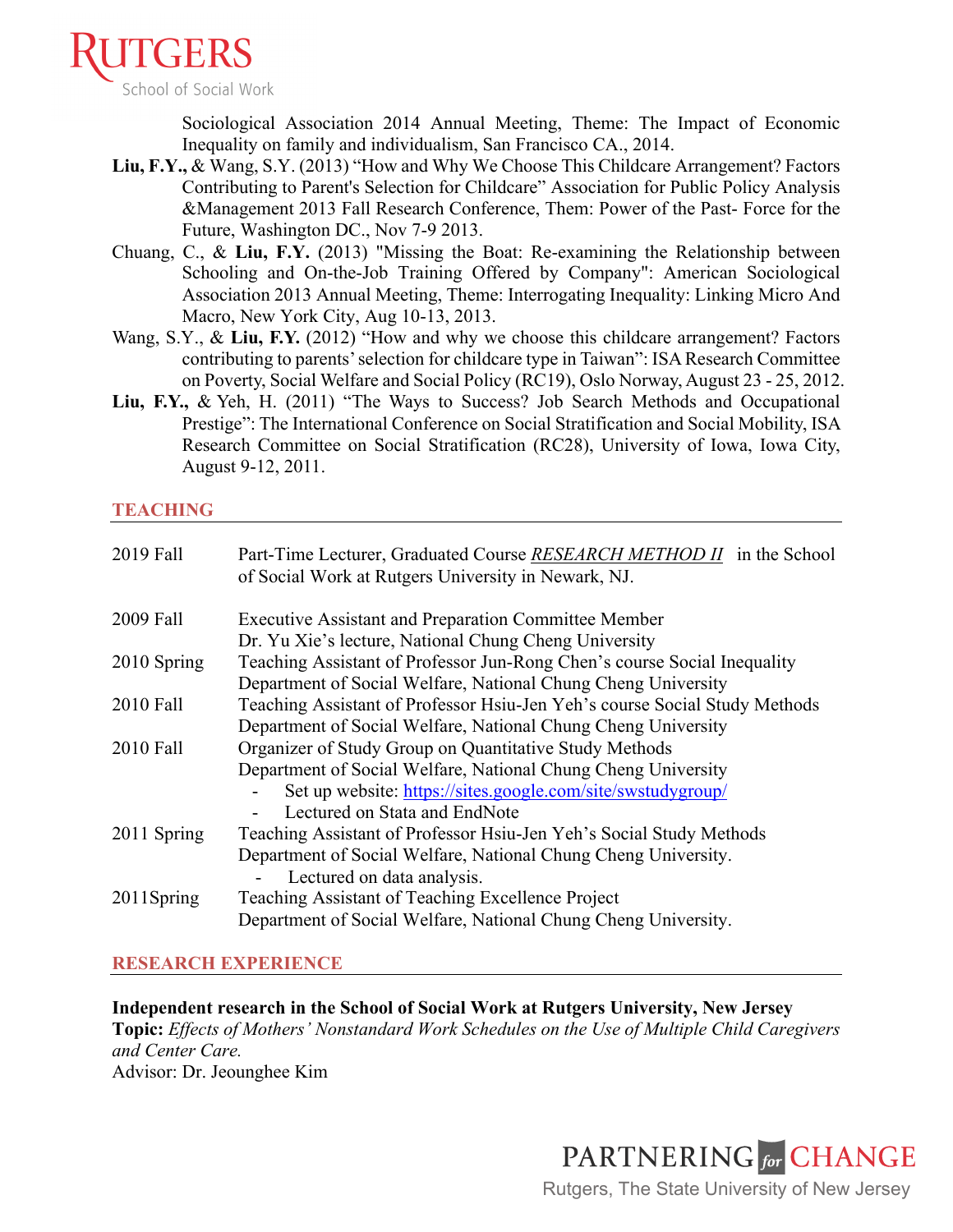

**Research internship in the School of Social Work at Rutgers University, New Jersey**

**Topic:** *Double Left behind Children: Immigrant, Poverty, and Child Care Arrangements in Low Income Chinese American Community in New York City* Advisor: Dr. Michael McKenzie

## **Child Wellbeing Center, Department of Child and Family in New Jersey**

Data Scientist- Data Management

- Extracted and linked New Jersey child wellbeing disparate data sources (2 TB) from state/local agency to maintain public-facing open data website with MySQL.
- Validated extracted data information from New Jersey child wellbeing disparate data sources with MySQL and R.

## **Rutgers University, New Jersey**

Data Scientist/Analytics

- Provided statistics consultation for analyzing, modeling, and predicting variables for child wellbeing research projects.
- Provided program and policy suggestions based on the extensive social science knowledge and data science practical experience in statistical modeling.
- Processed the Federal government datasets, such as the Early Childhood Longitudinal Survey, Survey of Income and Participation Program, American Time Used Survey.
- Visualized demographics of American family structure trend from 1980 to 2017 using the Current Population Study in the US Census Bureau.

**PRACTICE EXPERIENCE**

| 2021      |                                                              | <b>Research Data Analyst.</b> Institute of Health, Rutgers. NJ        |  |
|-----------|--------------------------------------------------------------|-----------------------------------------------------------------------|--|
| 2008-2009 |                                                              | Clinical Social Worker. Army Military Service, Taiwan's Army. Taiwan. |  |
|           |                                                              | Evaluated effectiveness of interventions for soldiers,                |  |
|           |                                                              | solider mental health service.                                        |  |
|           | Provided educational programs to enhance public<br>$\bullet$ |                                                                       |  |
|           | awareness of Gender Discrimination.                          |                                                                       |  |
| 2014      | Data Analyst.                                                | Envisii, LLC., New York City, NY.                                     |  |
| 2014      | <b>General Assistant</b>                                     | Columbia University Library, New York                                 |  |
|           |                                                              | City, NY.                                                             |  |

## **PROFESSIONAL AFFILIATIONS**

Association for Public Policy Analysis & Management (APPAM) The Council of Social Work Education (CSWE) The Society for Social Work and Research (SSWR)

## **PROFESSIONAL DEVELOPMENT**

2015 - Present Graduate Statistician Accreditation, American Statistical Association.

## **Research Skill Training**